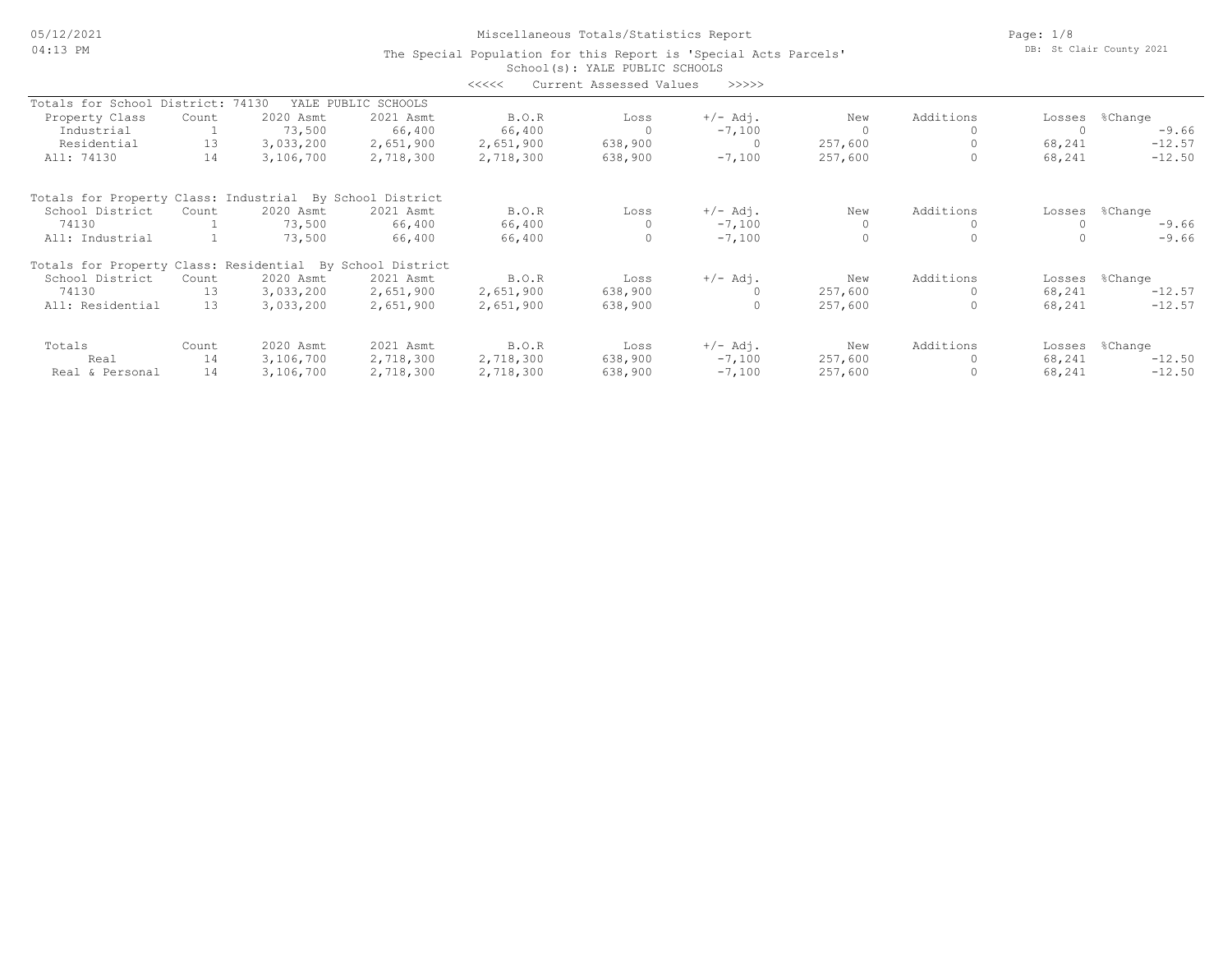### School(s): YALE PUBLIC SCHOOLS The Special Population for this Report is 'Special Acts Parcels'

<<<<< S.E.V., Taxable and Capped Values >>>>>

| Totals for School District: 74130                         |       |           | YALE PUBLIC SCHOOLS |           |           |           |           |           |           |           |
|-----------------------------------------------------------|-------|-----------|---------------------|-----------|-----------|-----------|-----------|-----------|-----------|-----------|
| Property Class                                            | Count | 2020 SEV  | Fin SEV             | 2021 SEV  | 2020 Tax  | Fin Tax   | 2021 Tax  | BOR Tax   | 2021 Cap  | 2021 MCAP |
| Industrial                                                |       | 73,500    | 73,500              | 66,400    | 64,310    | 64,310    | 65,210    | 65,210    | 65,210    | 65,210    |
| Residential                                               | 13    | 3,033,200 | 3,033,200           | 2,651,900 | 1,076,246 | 1,076,246 | 1,022,113 | 1,022,113 | 1,022,113 | 1,022,113 |
| All: 74130                                                | 14    | 3,106,700 | 3,106,700           | 2,718,300 | 1,140,556 | 1,140,556 | 1,087,323 | 1,087,323 | 1,087,323 | 1,087,323 |
| Totals for Property Class: Industrial                     |       | By School | District            |           |           |           |           |           |           |           |
| School District                                           | Count | 2020 SEV  | Fin SEV             | 2021 SEV  | 2020 Tax  | Fin Tax   | 2021 Tax  | BOR Tax   | 2021 Cap  | 2021 MCAP |
| 74130                                                     |       | 73,500    | 73,500              | 66,400    | 64,310    | 64,310    | 65,210    | 65,210    | 65,210    | 65,210    |
| All: Industrial                                           |       | 73,500    | 73,500              | 66,400    | 64,310    | 64,310    | 65,210    | 65,210    | 65,210    | 65,210    |
| Totals for Property Class: Residential By School District |       |           |                     |           |           |           |           |           |           |           |
| School District                                           | Count | 2020 SEV  | Fin SEV             | 2021 SEV  | 2020 Tax  | Fin Tax   | 2021 Tax  | BOR Tax   | 2021 Cap  | 2021 MCAP |
| 74130                                                     | 13    | 3,033,200 | 3,033,200           | 2,651,900 | 1,076,246 | 1,076,246 | 1,022,113 | 1,022,113 | 1,022,113 | 1,022,113 |
| All: Residential                                          | 13    | 3,033,200 | 3,033,200           | 2,651,900 | 1,076,246 | 1,076,246 | 1,022,113 | 1,022,113 | 1,022,113 | 1,022,113 |
| Totals                                                    | Count | 2020 SEV  | Fin SEV             | 2021 SEV  | 2020 Tax  | Fin Tax   | 2021 Tax  | BOR Tax   | 2021 Cap  | 2021 MCAP |
| Real                                                      | 14    | 3,106,700 | 3,106,700           | 2,718,300 | 1,140,556 | 1,140,556 | 1,087,323 | 1,087,323 | 1,087,323 | 1,087,323 |
| Real & Personal                                           | 14    | 3,106,700 | 3,106,700           | 2,718,300 | 1,140,556 | 1,140,556 | 1,087,323 | 1,087,323 | 1,087,323 | 1,087,323 |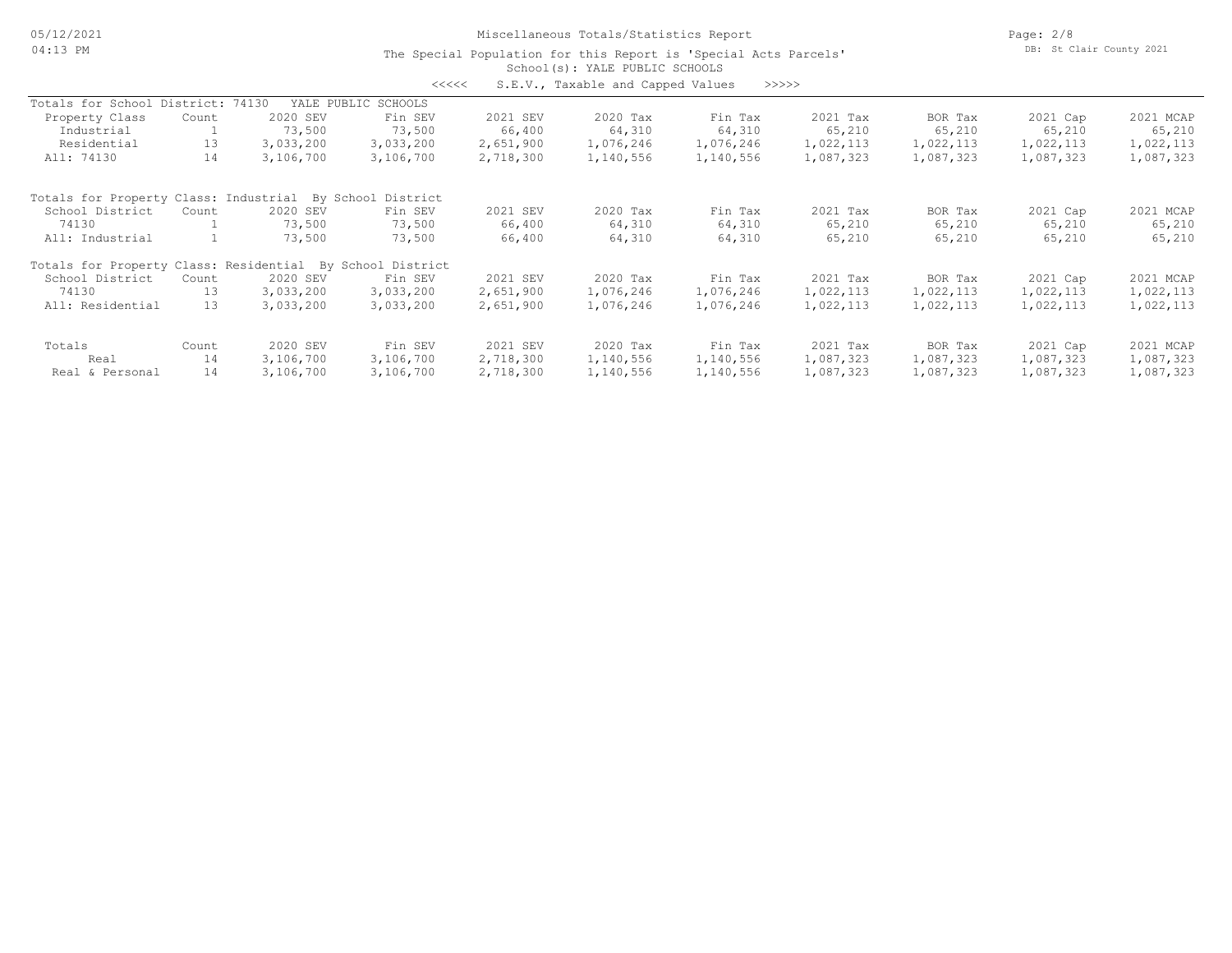# Miscellaneous Totals/Statistics Report

Page: 3/8 DB: St Clair County 2021

|                                                           |          |           |                     | <<<<      | PRE/MBT Percentage Times S.E.V. | >>>>>      |            |           |                |
|-----------------------------------------------------------|----------|-----------|---------------------|-----------|---------------------------------|------------|------------|-----------|----------------|
| Totals for School District: 74130                         |          |           | YALE PUBLIC SCHOOLS |           |                                 |            |            |           |                |
| Property Class                                            | Count    | 2020 ORIG | 2020 ORIG           | Final PRE | Final                           | W/O Winter | W/O Winter | 2021 ORIG | 2021 ORIG      |
|                                                           |          | PRE       | Non-PRE             |           | Non-PRE                         | PRE        | Non-PRE    | PRE       | Non-PRE        |
| Industrial                                                | 0        | $\circ$   | 73,500              | 0         | 73,500                          | $\Omega$   | 73,500     | $\Omega$  | 66,400         |
| Residential                                               | 13       | 3,033,200 | $\Omega$            | 3,033,200 | $\Omega$                        | 3,033,200  | $\Omega$   | 2,651,900 | $\overline{0}$ |
| All: 74130                                                | 13       | 3,033,200 | 73,500              | 3,033,200 | 73,500                          | 3,033,200  | 73,500     | 2,651,900 | 66,400         |
| Totals for Property Class: Industrial By School District  |          |           |                     |           |                                 |            |            |           |                |
| School District                                           | Count    | 2020 ORIG | 2020 ORIG           | Final PRE | Final                           | W/O Winter | W/O Winter | 2021 ORIG | 2021 ORIG      |
|                                                           |          | PRE       | Non-PRE             |           | Non-PRE                         | PRE        | Non-PRE    | PRE       | Non-PRE        |
| 74130                                                     | $\Omega$ | 0         | 73,500              | 0         | 73,500                          | $\Omega$   | 73,500     | $\Omega$  | 66,400         |
| All: Industrial                                           | $\Omega$ | $\Omega$  | 73,500              | $\Omega$  | 73,500                          | $\Omega$   | 73,500     | $\Omega$  | 66,400         |
| Totals for Property Class: Residential By School District |          |           |                     |           |                                 |            |            |           |                |
| School District                                           | Count    | 2020 ORIG | 2020 ORIG           | Final PRE | Final                           | W/O Winter | W/O Winter | 2021 ORIG | 2021 ORIG      |
|                                                           |          | PRE       | Non-PRE             |           | Non-PRE                         | PRE        | Non-PRE    | PRE       | Non-PRE        |
| 74130                                                     | 13       | 3,033,200 | $\cap$              | 3,033,200 | $\Omega$                        | 3,033,200  | $\cap$     | 2,651,900 | $\bigcap$      |
| All: Residential                                          | 13       | 3,033,200 | $\Omega$            | 3,033,200 | $\Omega$                        | 3,033,200  | $\Omega$   | 2,651,900 | $\Omega$       |
| Totals                                                    | Count    | 2020 ORIG | 2020 ORIG           | Final PRE | Final                           | W/O Winter | W/O Winter | 2021 ORIG | 2021 ORIG      |
|                                                           |          | PRE       | Non-PRE             |           | Non-PRE                         | PRE        | Non-PRE    | PRE       | Non-PRE        |
| Real                                                      | 13       | 3,033,200 | 73,500              | 3,033,200 | 73,500                          | 3,033,200  | 73,500     | 2,651,900 | 66,400         |
| Real & Personal                                           | 13       | 3,033,200 | 73,500              | 3,033,200 | 73,500                          | 3,033,200  | 73,500     | 2,651,900 | 66,400         |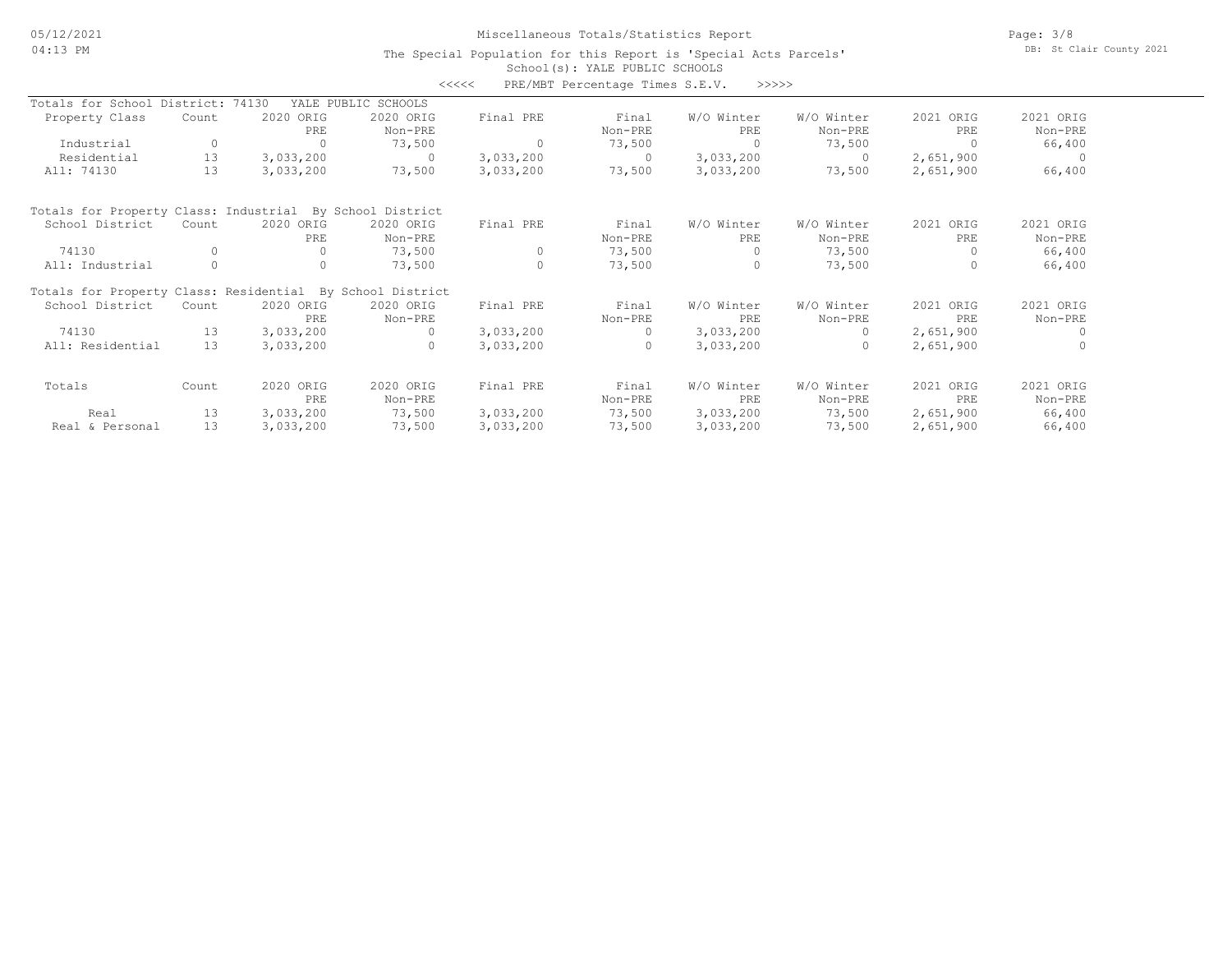# Miscellaneous Totals/Statistics Report

Page: 4/8 DB: St Clair County 2021

|                                                           |       |              | <<<<                |           | PRE/MBT Percentage Times Taxable | >>>>>      |            |           |           |
|-----------------------------------------------------------|-------|--------------|---------------------|-----------|----------------------------------|------------|------------|-----------|-----------|
| Totals for School District: 74130                         |       |              | YALE PUBLIC SCHOOLS |           |                                  |            |            |           |           |
| Property Class                                            | Count | 2020 ORIG    | 2020 ORIG           | Final PRE | Final                            | W/O Winter | W/O Winter | 2021 ORIG | 2021 ORIG |
|                                                           |       | PRE          | Non-PRE             |           | Non-PRE                          | PRE        | Non-PRE    | PRE       | Non-PRE   |
| Industrial                                                | 0     | $\Omega$     | 64,310              | 0         | 64,310                           | $\Omega$   | 64,310     | $\Omega$  | 65,210    |
| Residential                                               | 13    | 1,076,246    | $\Omega$            | 1,076,246 | $\Omega$                         | 1,076,246  | $\Omega$   | 1,022,113 | - 0       |
| All: 74130                                                | 13    | 1,076,246    | 64,310              | 1,076,246 | 64,310                           | 1,076,246  | 64,310     | 1,022,113 | 65,210    |
| Totals for Property Class: Industrial By School District  |       |              |                     |           |                                  |            |            |           |           |
| School District                                           | Count | 2020 ORIG    | 2020 ORIG           | Final PRE | Final                            | W/O Winter | W/O Winter | 2021 ORIG | 2021 ORIG |
|                                                           |       | PRE          | Non-PRE             |           | Non-PRE                          | PRE        | Non-PRE    | PRE       | Non-PRE   |
| 74130                                                     |       | $\mathbf{0}$ | 64,310              | 0         | 64,310                           | 0          | 64,310     | 0         | 65,210    |
| All: Industrial                                           | 0     | $\circ$      | 64,310              | $\circ$   | 64,310                           | $\circ$    | 64,310     | 0         | 65,210    |
| Totals for Property Class: Residential By School District |       |              |                     |           |                                  |            |            |           |           |
| School District                                           | Count | 2020 ORIG    | 2020 ORIG           | Final PRE | Final                            | W/O Winter | W/O Winter | 2021 ORIG | 2021 ORIG |
|                                                           |       | PRE          | Non-PRE             |           | Non-PRE                          | PRE        | Non-PRE    | PRE       | Non-PRE   |
| 74130                                                     | 13    | 1,076,246    |                     | 1,076,246 | $\Omega$                         | 1,076,246  |            | 1,022,113 | $\Omega$  |
| All: Residential                                          | 13    | 1,076,246    |                     | 1,076,246 | $\Omega$                         | 1,076,246  |            | 1,022,113 |           |
| Totals                                                    | Count | 2020 ORIG    | 2020 ORIG           | Final PRE | Final                            | W/O Winter | W/O Winter | 2021 ORIG | 2021 ORIG |
|                                                           |       | PRE          | Non-PRE             |           | Non-PRE                          | PRE        | Non-PRE    | PRE       | Non-PRE   |
| Real                                                      | 13    | 1,076,246    | 64,310              | 1,076,246 | 64,310                           | 1,076,246  | 64,310     | 1,022,113 | 65,210    |
| Real & Personal                                           | 13    | 1,076,246    | 64,310              | 1,076,246 | 64,310                           | 1,076,246  | 64,310     | 1,022,113 | 65,210    |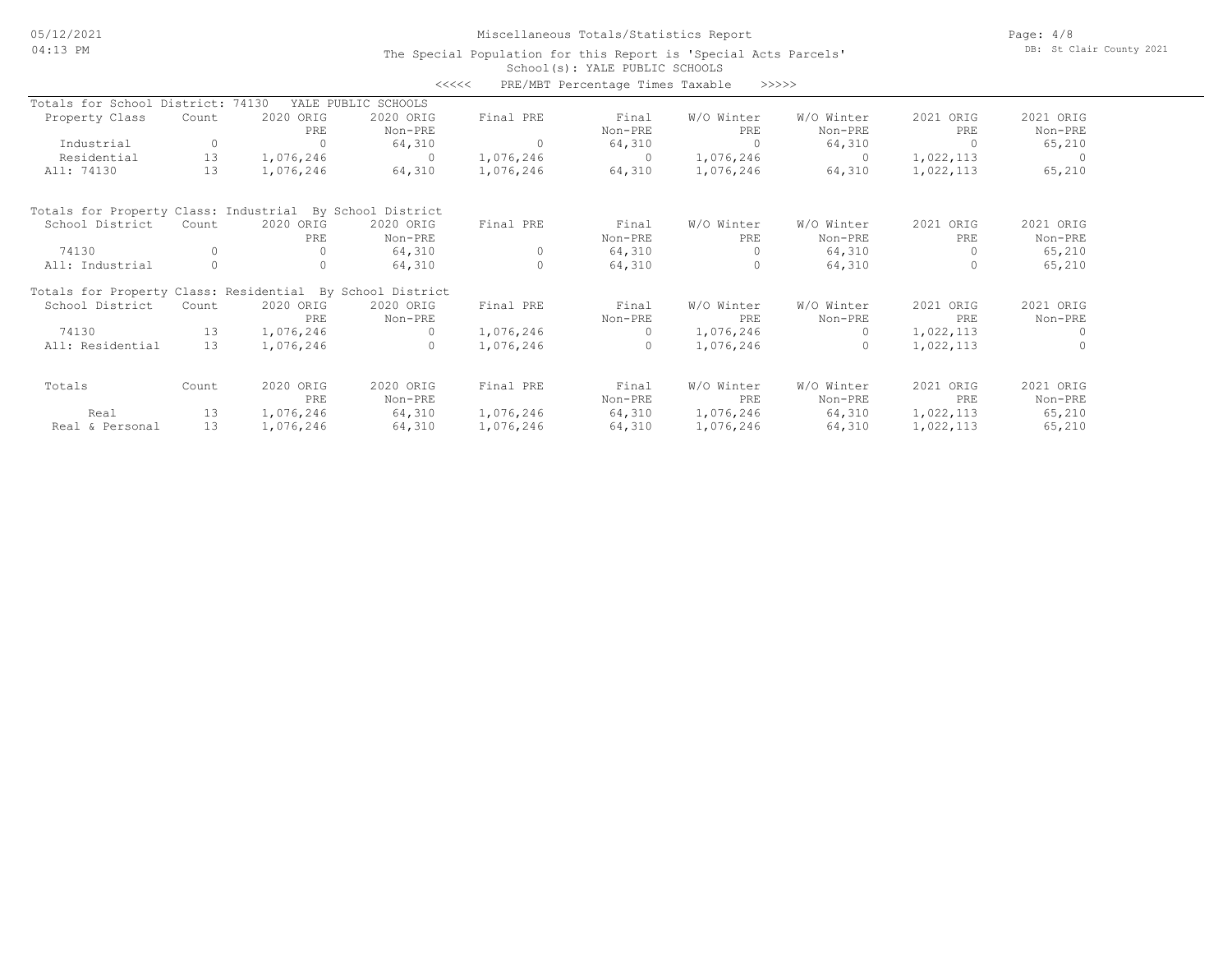# School(s): YALE PUBLIC SCHOOLS Miscellaneous Totals/Statistics Report The Special Population for this Report is 'Special Acts Parcels' <<<<< DDA/LDFA Totals - CFT/IFT/REHAB Totals >>>>>

Page: 5/8 DB: St Clair County 2021

\*\*\*\*\* DDA/LDFA Totals \*\*\*\*\*

|          |       | Base    | Current  | Current | Current    | Final    | Final   | Final      |
|----------|-------|---------|----------|---------|------------|----------|---------|------------|
| DDA/LDFA | Count | Value   | Assessed | Taxable | Captured   | Assessed | Taxable | Captured   |
| YALE DDA |       | 133,472 |          |         | $-133.472$ |          |         | $-133,472$ |
| LDFA     |       |         | 66,400   | 65,210  | 65,210     | 73,500   | 64,310  | 64,310     |

# \*\*\*\*\* CFT/IFT/REHAB Totals \*\*\*\*\*

|                       |                 | Count | SEV Value | Taxable Value |
|-----------------------|-----------------|-------|-----------|---------------|
| IFT - Post 1994 Rates | Real            |       | 66.400    | 65,210        |
| IFT - Post 1994 Rates | Personal        |       |           |               |
| IFT - Post 1994 Rates | Real & Personal |       | 66,400    | 65,210        |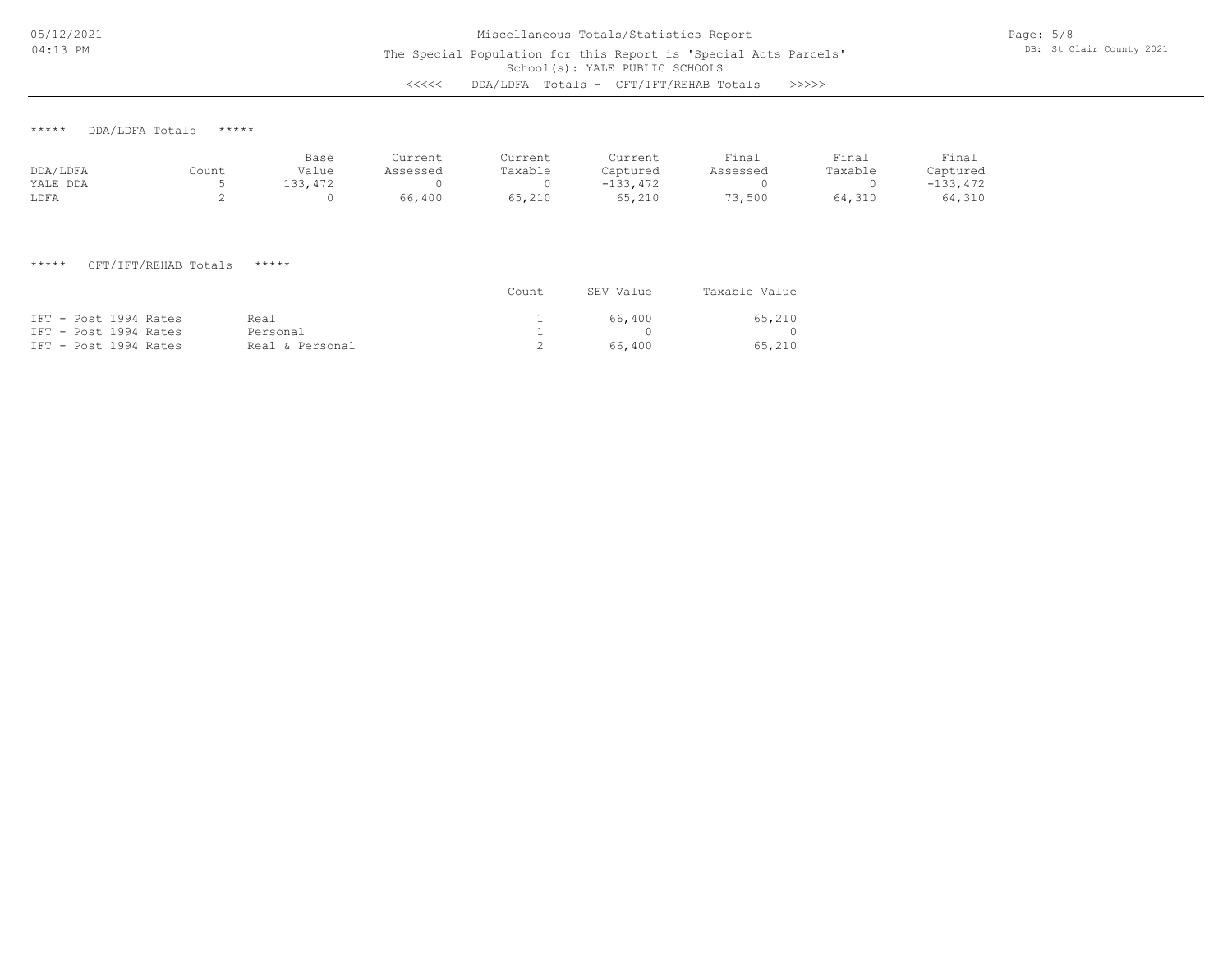05/12/2021 04:13 PM

# Miscellaneous Totals/Statistics Report

The Special Population for this Report is 'Special Acts Parcels'

School(s): YALE PUBLIC SCHOOLS

| <<<< | Special Act Totals |  |  | >>>>> |
|------|--------------------|--|--|-------|
|------|--------------------|--|--|-------|

| DDA/LDFA Totals<br>***** |  | ***** |
|--------------------------|--|-------|
|--------------------------|--|-------|

|          |       | Base    | Current  | Current | Current    | Final    | Final   | Final      |
|----------|-------|---------|----------|---------|------------|----------|---------|------------|
| DDA/LDFA | Count | Value   | Assessed | Taxable | Captured   | Assessed | Taxable | Captured   |
| YALE DDA |       | 133,472 |          |         | $-133,472$ |          |         | $-133,472$ |
| LDFA     |       |         | 66,400   | 65,210  | 65,210     | 73,500   | 64,310  | 64,310     |

### \*\*\*\*\* Special Act Totals \*\*\*\*\*

|                       |                 | Count | SEV Value | Taxable Value |
|-----------------------|-----------------|-------|-----------|---------------|
| IFT - Post 1994 Rates | Real            |       | 66400     | 65210         |
| IFT - Post 1994 Rates | Personal        |       |           | $\Omega$      |
| IFT - Post 1994 Rates | Real & Personal |       | 66400     | 65210         |
| $DNR - DNR-PILT$      | Real            | 13    | 2651900   | 1022113       |
| $DNR - DNR-PILT$      | Personal        |       |           | $\bigcap$     |
| DNR - DNR-PILT        | Real & Personal | 13    | 2651900   | 1022113       |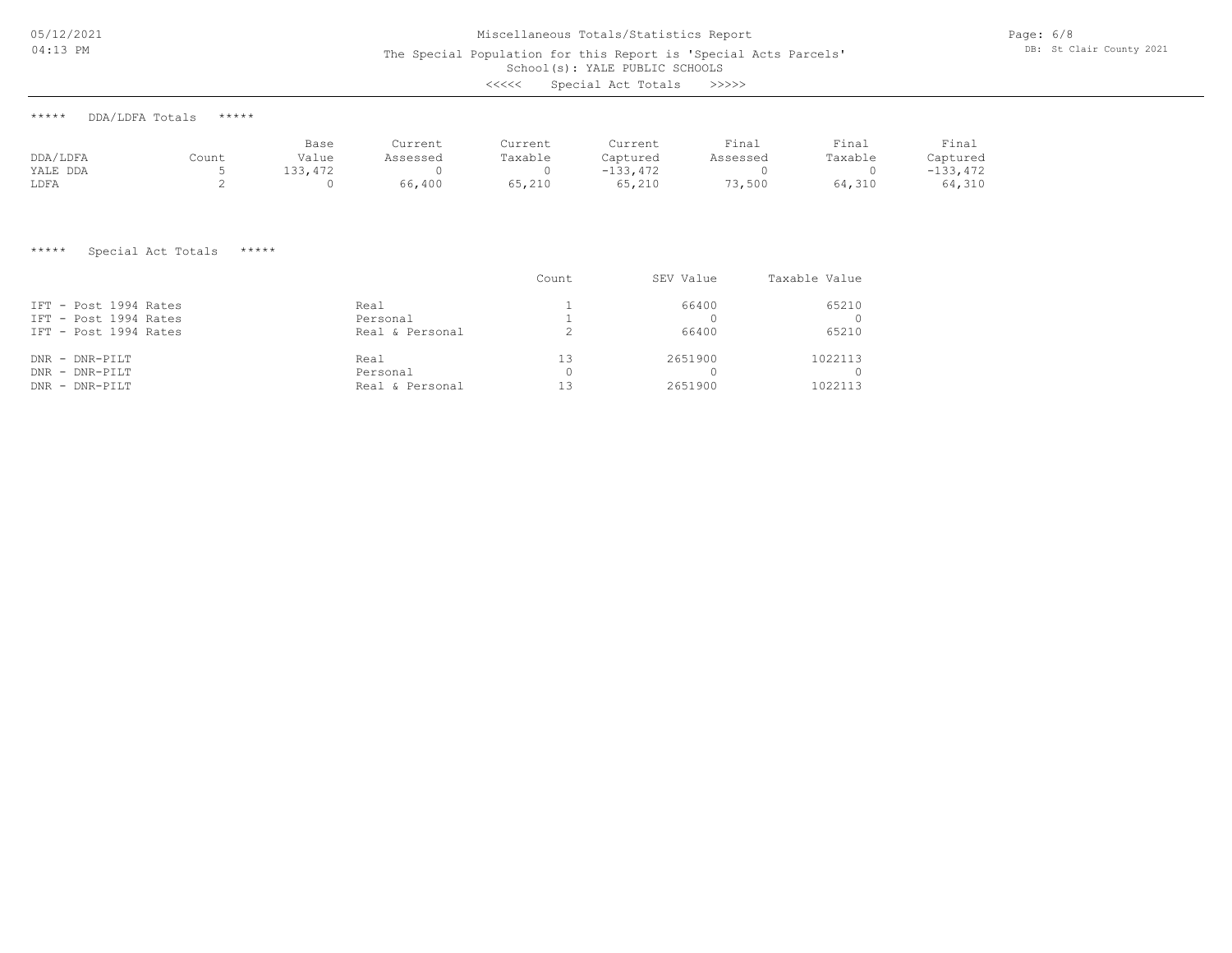## School(s): YALE PUBLIC SCHOOLS The Special Population for this Report is 'Special Acts Parcels'

Page: 7/8 DB: St Clair County 2021

|       |  | 11122 102210 00110020 |       |
|-------|--|-----------------------|-------|
| くくくくく |  | Top 20 Statistics     | >>>>> |

| *****<br>Top 20 S.E.V.s     | *****                             |    |          |
|-----------------------------|-----------------------------------|----|----------|
| 15-006-2001-000             | MI DEPT OF NATURAL RESOURCES      | \$ | 459,500  |
| 15-017-2001-000             | MI DEPT OF NATURAL RESOURCES      | \$ | 387,900  |
| $21 - 029 - 4001 - 000$     | MI DEPT OF NATURAL RESOURCES      | \$ | 309,200  |
| $21 - 020 - 1001 - 001$     | MI DEPT OF NATURAL RESOURCES      | \$ | 279,000  |
| $15 - 016 - 1001 - 000$     | MI DEPT OF NATURAL RESOURCES      | \$ | 248,000  |
| $21 - 031 - 3001 - 000$     | MI DEPT OF NATURAL RESOURCES      | \$ | 240,000  |
| 15-005-1001-000             | MI DEPT OF NATURAL RESOURCES      | \$ | 216,700  |
| 21-017-4001-001             | MI DEPT OF NATURAL RESOURCES      | \$ | 205,500  |
| $21 - 032 - 4001 - 000$     | MI DEPT OF NATURAL RESOURCES      | \$ | 103,000  |
| 15-021-1002-000             | MI DEPT OF NATURAL RESOURCES      | \$ | 84,700   |
| $08 - 900 - 0004 - 000$     | MILL CREEK INVESTMENTS LLC        | \$ | 66,400   |
| $15 - 008 - 4001 - 000$     | MI DEPT OF NATURAL RESOURCES      | \$ | 63,300   |
| 15-007-2002-000             | MI DEPT OF NATURAL RESOURCES      | \$ | 35,200   |
| 21-032-1001-001             | MI DEPT OF NATURAL RESOURCES      | \$ | 19,900   |
| $08 - 901 - 0003 - 000$     | MILL CREEK METAL WORKS INC        | \$ | 0        |
| $08 - 999 - 0009 - 100$     |                                   | \$ | 0        |
| $08 - 999 - 0052 - 001$     | MOZA CONSTRUCTION                 | \$ | $\circ$  |
| $08 - 999 - 0080 - 100$     | WELLS FARGO VENDOR FIN. SERV. LLC | \$ | $\circ$  |
| $08 - 999 - 0080 - 200$     | CARDINAL HEALTH 200 LLC           | \$ | 0        |
| $08 - 999 - 0080 - 300$     | SPECIALIZED PHARMACY SERVICES LLC | Ś  | $\Omega$ |
|                             |                                   |    |          |
|                             |                                   |    |          |
| ***** Top 20 Taxable Values | $******$                          |    |          |
| 15-017-2001-000             | MI DEPT OF NATURAL RESOURCES      | \$ | 191,077  |
| 15-006-2001-000             | MI DEPT OF NATURAL RESOURCES      | \$ | 172,913  |
| 15-016-1001-000             | MI DEPT OF NATURAL RESOURCES      | \$ | 123,829  |
| 15-005-1001-000             | MI DEPT OF NATURAL RESOURCES      | \$ | 108,807  |
| $21 - 029 - 4001 - 000$     | MI DEPT OF NATURAL RESOURCES      | \$ | 97,878   |
| 21-020-1001-001             | MI DEPT OF NATURAL RESOURCES      | \$ | 85,111   |
| $21 - 031 - 3001 - 000$     | MI DEPT OF NATURAL RESOURCES      | \$ | 74,896   |
| $08 - 900 - 0004 - 000$     | MILL CREEK INVESTMENTS LLC        | \$ | 65,210   |
| $21 - 017 - 4001 - 001$     | MI DEPT OF NATURAL RESOURCES      | \$ | 62,300   |
| $15 - 021 - 1002 - 000$     | MI DEPT OF NATURAL RESOURCES      | \$ | 40,515   |
| $21 - 032 - 4001 - 000$     | MI DEPT OF NATURAL RESOURCES      | \$ | 24,843   |
| 15-008-4001-000             | MI DEPT OF NATURAL RESOURCES      | \$ | 18,154   |
| 15-007-2002-000             | MI DEPT OF NATURAL RESOURCES      | \$ | 17,631   |
| 21-032-1001-001             | MI DEPT OF NATURAL RESOURCES      | \$ | 4,159    |
| $08 - 901 - 0003 - 000$     | MILL CREEK METAL WORKS INC        | Ś  | 0        |

| 21-032-1001-001 | MI DEPT OF NATURAL RESOURCES      | 4,159        |
|-----------------|-----------------------------------|--------------|
| 08-901-0003-000 | MILL CREEK METAL WORKS INC        | <sup>0</sup> |
| 08-999-0009-100 |                                   | $\Omega$     |
| 08-999-0052-001 | MOZA CONSTRUCTION                 | $\bigcap$    |
| 08-999-0080-100 | WELLS FARGO VENDOR FIN. SERV. LLC | $\Omega$     |
| 08-999-0080-200 | CARDINAL HEALTH 200 LLC           | $\Omega$     |
| 08-999-0080-300 | SPECIALIZED PHARMACY SERVICES LLC | $\Omega$     |
|                 |                                   |              |
|                 |                                   |              |

| *****<br>Top 12 Owners by Taxable Value | ***** |  |                                           |
|-----------------------------------------|-------|--|-------------------------------------------|
| MI DEPT OF NATURAL RESOURCES            | has   |  | $1,022,113$ Taxable Value in 13 Parcel(s) |
| MILL CREEK INVESTMENTS LLC              | has   |  | 65,210 Taxable Value in 1 Parcel(s)       |
| VICTORIA ESTATES CONDOMINIUM            | has   |  | 0 Taxable Value in 1 Parcel(s)            |
| INGLES JOANNA                           | has   |  | 0 Taxable Value in 1 Parcel(s)            |
| GE SMALL TICKET LLC 2012-1              | has   |  | 0 Taxable Value in 1 Parcel(s)            |
| YALE PUBLIC SCHOOLS                     | has   |  | 0 Taxable Value in 1 Parcel(s)            |
| SPECIALIZED PHARMACY SERVICES LLC       | has   |  | 0 Taxable Value in 1 Parcel(s)            |
| CARDINAL HEALTH 200 LLC                 | has   |  | 0 Taxable Value in 1 Parcel(s)            |
| WELLS FARGO VENDOR FIN. SERV. LLC       | has   |  | 0 Taxable Value in 1 Parcel(s)            |
| MOZA CONSTRUCTION                       | has   |  | 0 Taxable Value in 1 Parcel(s)            |
|                                         | has   |  | 0 Taxable Value in 1 Parcel(s)            |
| MILL CREEK METAL WORKS INC              | has   |  | 0 Taxable Value in 1 Parcel(s)            |